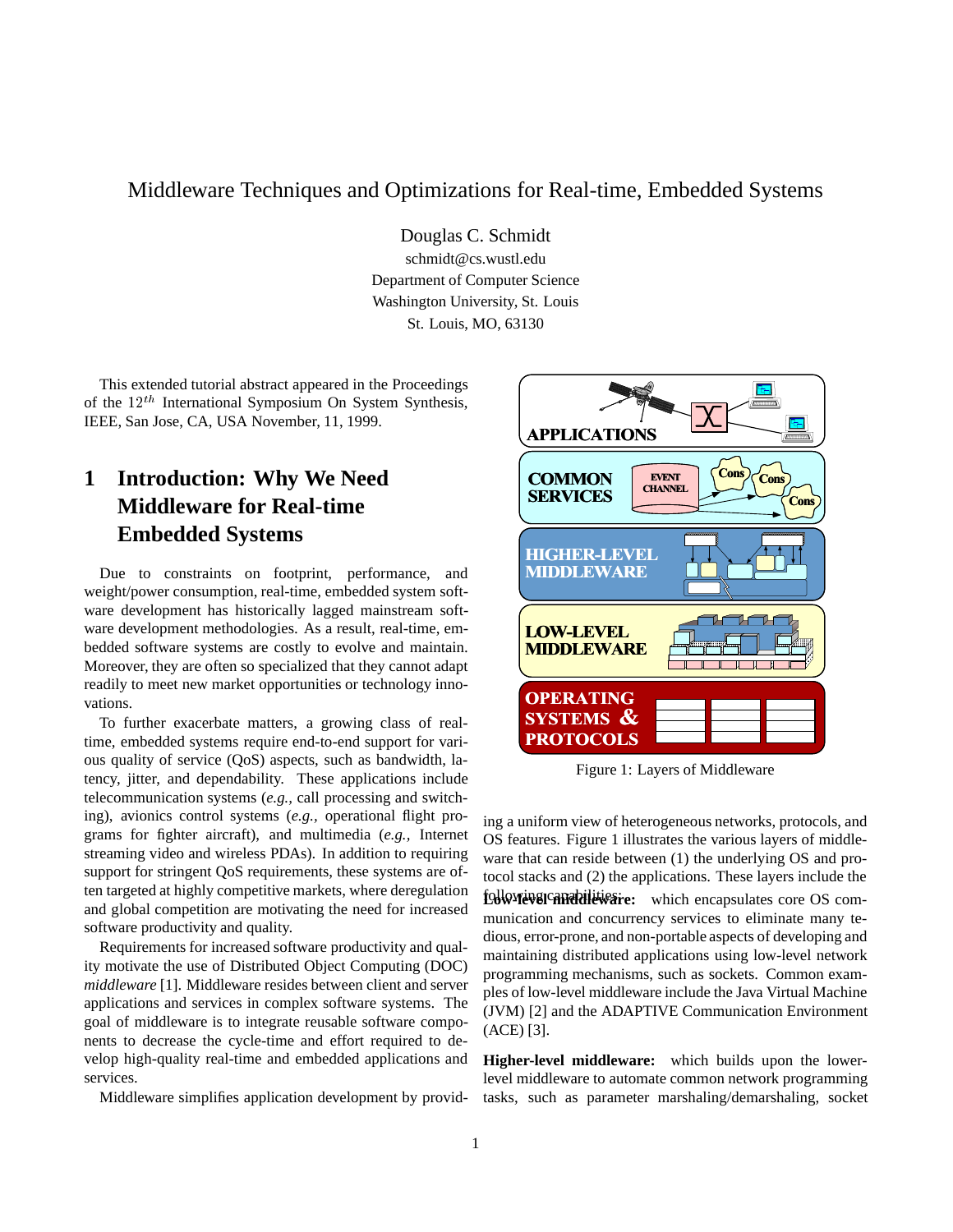and request demultiplexing, and fault detection/recovery. At the heart of higher-level middleware are Object Request Brokers (ORBs), such as OMG's Common Object Request Broker Architecture (CORBA) [4], Microsoft's Distributed COM (DCOM) [5], JavaSoft's Remote Method Invocation (RMI) [6].

**Common services:** which are distributable components that provide domain-independent capabilities that can be reused by many applications. Common examples of services [7] include naming services, transaction services, event services, and security services.

In theory, these middleware layers can significantly simplify the creation, composition, and configuration of communication systems, *without* incurring significant performance overhead. In practice, however, technical challenges have impeded the development and deployment of efficient middleware for real-time, embedded systems, as described next.

# **2 Historical Limitations of Middleware for Real-time, Embedded Systems**

Following in the tradition of Remote Procedure Call (RPC) [8] toolkits, such as Sun RPC [9] and OSF DCE [10], DOC ORBs are well-suited for conventional request/responsestyle applications running on low-speed networks [11]. Until recently, however, the QoS specification and enforcement features of conventional DOC middleware and ORBs, as well as their efficiency, predictability, and scalability, have not been suitable for applications with hard real-time requirements, *e.g.*, avionics mission computing, and stringent statistical real-time requirements, *e.g.*, teleconferencing. In particular, conventional DOC ORB specifications and implementations have been characterized by the following deficiencies:

**Lack of QoS specification and enforcement:** Conventional DOC ORBs have not defined APIs that allow applications to specify their end-to-end QoS requirements. Likewise, standard DOC ORB implementations have not provided support for end-to-end QoS enforcement between applications across a network. For instance, CORBA provides no standard way for clients to dynamically schedule requests with various deadlines. Likewise, there are no means for DCOM or RMI clients to inform a server the priority of various operations.

**Lack of real-time features:** Conventional DOC ORBs have not provided certain key features necessary to support timeconstrained real-time programming. For instance, CORBA, DCOM, and RMI do not require an ORB to notify clients when transport layer flow control occurs. Therefore, it is hard to write portable and efficient real-time applications that will not to block when ORB endsystem and network resources are temporarily unavailable. Likewise, conventional DOC ORBs do not propagate exceptions stemming from missed deadlines from servers to clients, which makes it hard to write applications that behave predictably when congestion in the communication infrastructure or end-systems causes deadlines to be missed.

**Lack of performance optimizations:** Conventional ORBs often incur significant throughput and latency overhead [11]. This overhead stems from excessive data copying, nonoptimized presentation layer conversions, internal message buffering strategies that produce non-uniform behavior for different message sizes, inefficient demultiplexing algorithms, long chains of intra-ORB virtual method calls, and lack of integration with underlying real-time OS and network QoS mechanisms [12].

**Lack of memory footprint optimizations:** Conventional ORBs have historically been developed for desktop applications and general-purpose client/server systems. In such systems, memory is often abundant. Thus, DOC middleware can range in size from 2 to 10 megabytes without undue affect on system performance or cost. In contrast, many real-time and embedded systems have tight constraints on memory footprint due to cost, power consumption, or weight restrictions.

Although some operating systems, networks, and protocols now support real-time scheduling, they do not provide integrated end-to-end solutions for real-time, embedded systems that possess stringent QoS requirements. In particular, QoS research at the IPC and OS layers has not necessarily addressed key requirements and usage characteristics of DOC middleware, such as CORBA, DCOM, or RMI. For instance, research on QoS for communication systems has focused largely on policies for allocating network bandwidth on a per-connection basis. Likewise, research on real-time operating systems has focused largely on avoiding priority inversions and non-determinism in synchronization and scheduling mechanisms for multi-threaded applications. In contrast, the programming model for developers of DOC applications focuses largely on invoking remote operations on distributed objects.

# **3 Tutorial Topics: Optimizing Middleware for Real-time, Embedded Systems**

Determining how to map the results from QoS work at the IPC and OS layers to DOC middleware is currently the focus of many active research projects, such as the DARPA Quorum project [13], the QuO project at BBN [14], and the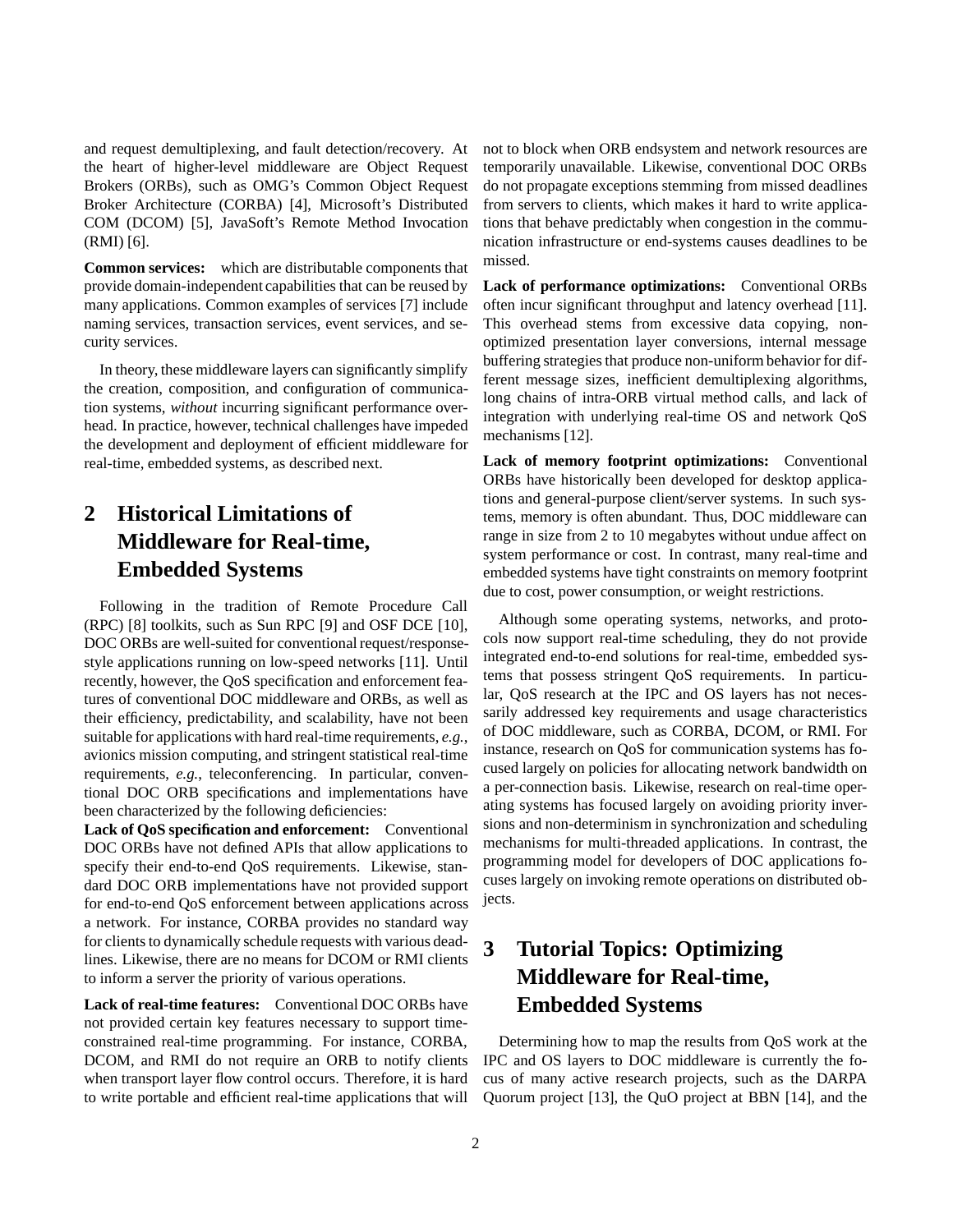TAO [15] and TMO [16] projects at Washington University and UC Irvine. One topic of this tutorial, therefore, is to summarize the design techniques and optimization patterns necessary to overcome the historical limitations with middleware described above in order to meet end-to-end QoS requirements for real-time, embedded systems. Figure 2 illustrates the key optimization points for real-time, embedded system middleware.



Figure 2: Optimization Points for Real-time, Embedded System Middleware

A decade of intensive research illustrates that meeting the QoS needs applications requires much more than single-point solutions, such as creating new programming languages or building real-time scheduling into ORBs. Instead, it requires a *vertically* (*i.e.*, network interface  $\leftrightarrow$  application layer) and *horizontally* (*i.e.*, end-to-end) integrated architecture that provides end-to-end QoS support at multiple levels of an entire distributed system. To adequately capture the rich interactions among the various levels, therefore, this tutorial also focuses on the following topics:

- The enchancements required to existing DOC specifications (such as OMG CORBA) that can enable applications to define their Quality of Service (QoS) requirements to ORB endsystems.
- Key architectural patterns required to build real-time ORB endsystems that can enforce deterministic and statistical end-to-end QoS support to applications and services.
- Strategies for integrating I/O subsystem architectures and optimizations with DOC middleware to provide high

bandwidth and low latency support to distributed realtime, embedded applications.

 Overview of relevant OMG CORBA standards, such as Real-time CORBA, Minimum CORBA, the Messaging specification, and the Audio/Video Streaming service, that address QoS requirements.

The design techniques and optimization patterns covered in the tutorial are based on TAO [17], which is an open-source, real-time ORB that provides end-to-end QoS support over a wide-range of networks and embedded system interconnects. The architecture of TAO is illustrated in Figure 3.



Figure 3: Overview of the TAO Real-time CORBA Architecture

TAO is currently deployed on many projects at many organizations and companies, including Quorum, Boeing, Lockheed, Lucent, Motorola, Nortel, Raytheon, SAIC, and Siemens, where it is used for real-time and embedded avionics, telecommunications, medical, and simulation systems. Complete source code, documentation, and technical papers on TAO are available at www.cs.wustl.edu/~schmidt/TAO.html.

### **4 Overview of Real-time CORBA**

A central focus of the tutorial is on the Real-time CORBA standard [18]. Figure 4 illustrates the key features in Real-time CORBA that will be covered in this tutorial. These features include the following:

**End-to-end priority propagation:** Conventional CORBA ORBs provide no standard way for clients to indicate the relative priorities of their requests to an ORB. Conversely, in Real-time CORBA, the priority at which a client invokes an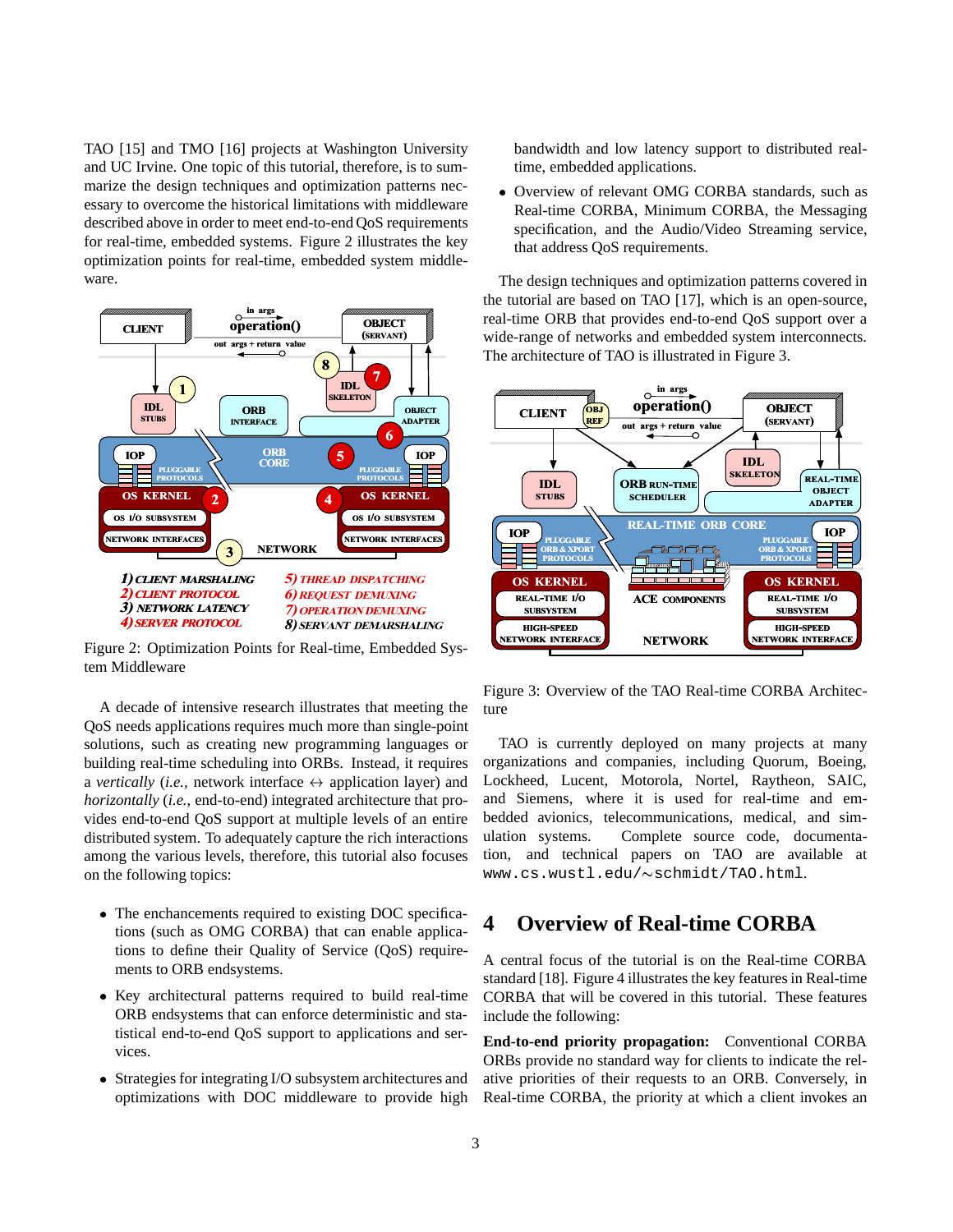

Figure 4: Components and Features in Real-time CORBA

operation can propagate with the request from sender to receiver. This feature helps minimize end-to-end priority inversion, which is important to bound latency for embedded systems with hard real-time requirements.

**Protocol properties:** DOC middleware has traditionally treated the underlying network and bus protocols as a "black box." While this may be sufficient for applications with "besteffort" QoS requirements, it's inadequate for applications with deterministic and/or statistical QoS requirements. Therefore, the Real-time CORBA specification defines a standard set of interfaces that allow applications to select and configure properties of the underlying communication protocols.

**Thread pools:** Prior to the Real-time CORBA specification, there was no standard way to write multi-threaded CORBA servers. However, many embedded systems, particularly realtime systems that are rate monotonically scheduled, use multithreading to (1) distinguish various classes of service and (2) support thread preemption to prevent unbounded priority inversion. Therefore, the Real-time CORBA specification defines a standard thread pool model that allows server to preallocate threads and set thread attributes, such as stacksize and default priority levels.

**Explicit binding:** The original CORBA specification only supported *implicit binding*, where the resources and "path" between a client and its server object were established implicitly after the first invocation on the server. This binding model is inadequate for many real-time applications, however, because it defers object/server activation and resource allocation until run-time, thereby increasing latency and jitter. Likewise, implicit bindings often *multiplex* multiple client threads in a process through a shared network connection to the corresponding server process, which can yield substantial priority inversion [19]. To avoid these problems, the Real-time CORBA specification defines an explicit binding mechanism that enables clients to *pre-establish* non-multiplexed connections to client, as well as to map the priority of a client request to the appropriate non-multiplexed connection.

**Mutex IDL:** Since earlier versions of CORBA did not define a threading model, there was also no standard, portable way to ensure consistency between the internal synchronization mechanisms used by an ORB and an application. For realtime applications, however, it's necessary to ensure consistency between synchronization mechanisms to enforce priority inheritance and priority ceiling protocols [20]. Therefore, the Real-time CORBA specification defines a set of locality constrained mutex operations that ensure consistency between synchronizers used by the ORB and its applications.

#### **5 Concluding Remarks**

DOC middleware is a promising paradigm for decreasing the cost and improving the quality of real-time embedded software systems by increasing the flexibility and modularity of reusable components and services. Meeting the QoS requirements of real-time, embedded systems requires more than object-oriented design and programming techniques, however. It requires an integrated architecture that delivers end-to-end QoS support at multiple levels in real-time and embedded systems. The design techniques and optimization patterns described in this tutorial address this need with policies and mechanisms that span network adapters, operating systems, communication protocols, ORB middleware, and common application services.

The future of middleware for real-time and embedded systems is very promising. Based on current trends in many domains, real-time system development strategies will continue to migrate towards those used for "mainstream" systems, thereby achieving lower development cost and faster time-tomarket. In particular, the flexibility and adaptability offered by Real-time CORBA makes it very attractive for use in real-time systems. An increasing number of highly optimized, interoperable, and standards-compliant implementations of Real-time CORBA are now available. Over the next several years, fierce competition between ORB suppliers will drive real-time, embedded middleware to become a commodity, much in the same way that CPUs, operating systems, and protocols have become a commodity.

#### **6 About the Presenter**

Dr. Schmidt is an Associate Professor and Director of the Center for Distributed Object Computing in the Department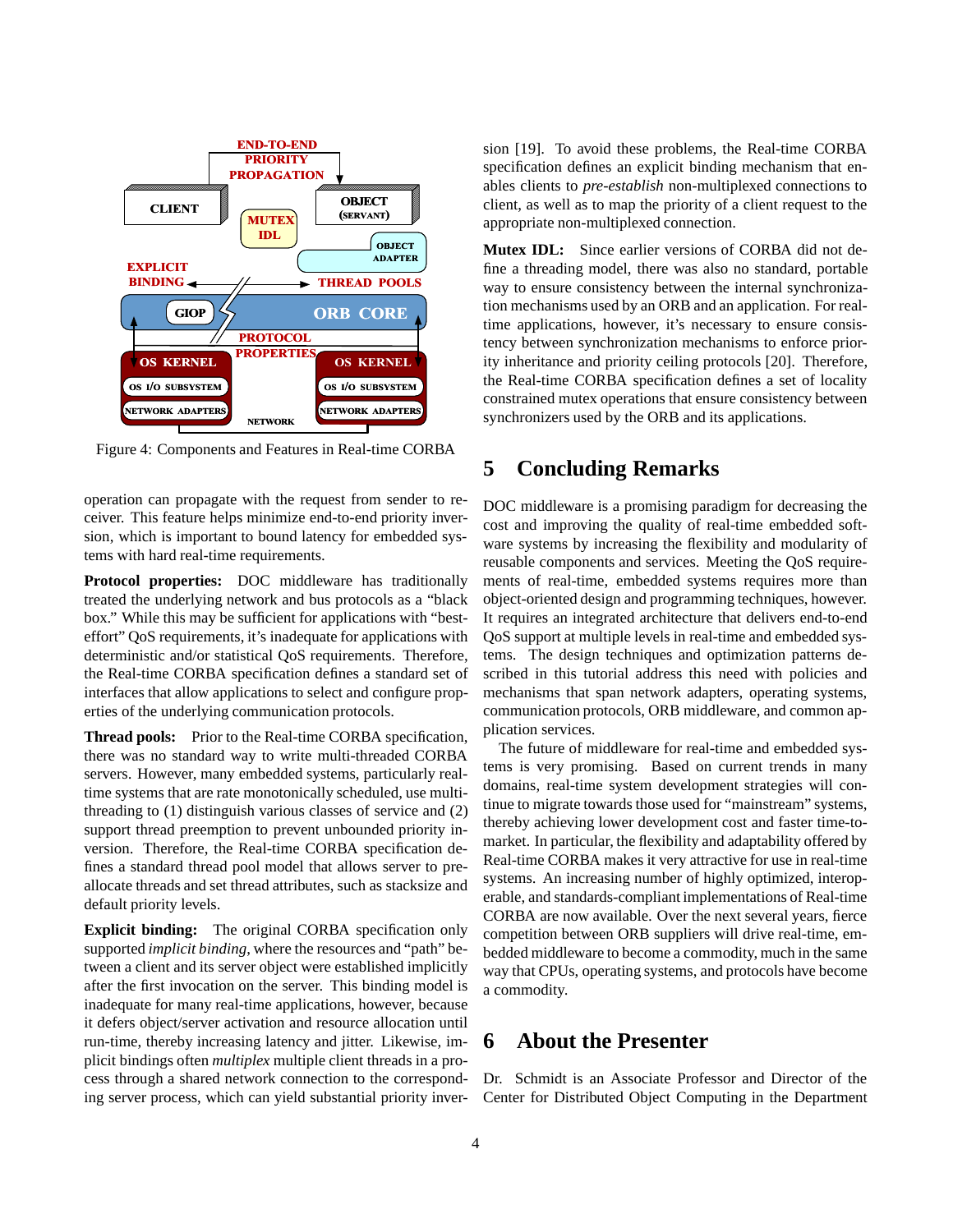of Computer Science and in the Department of Radiology at Washington University in St. Louis, Missouri, USA. His research focuses on design patterns, implementation, and experimental analysis of object-oriented techniques that facilitate the development of high-performance, real-time distributed object computing systems on parallel processing platforms running over high-speed ATM networks and embedded system interconnects. Dr. Schmidt has published widely in top IEEE, ACM, IFIP, and USENIX technical conferences and journals. His publications cover a range of experimental systems topics including high-performance communication software systems, parallel processing for high-speed networking protocols, real-time distributed object computing with CORBA, and object-oriented design patterns for concurrent and distributed systems.

Dr. Schmidt has served as guest editor for feature topic issues on Distributed Object Computing for the IEEE Communications Magazine and the USENIX Computing Systems Journal, and served as co-guest editor for the Communications of the ACM special issue on Design Patterns and the special issue on Object-Oriented Frameworks. In addition, he has coeditored the first volume of the *Pattern Languages of Program Design* series by Addison-Wesley and the *Object-Oriented Application Frameworks: Applications & Experiences* series by Wiley. Dr. Schmidt has also served as the editor of the C++ Report magazine, as well as the Patterns++ section of C++ Report, where he also co-authors a column on distributed object computing.

Dr. Schmidt served as the general chair of the IFIP/ACM International Conference Middleware 2000, as well as the program chair for the 1996 USENIX Conference on Object-Oriented Technologies and Systems (COOTS) and the 1996 Pattern Languages of Programming conference. He has presented over 150 keynote addresses, invited talks, and tutorials on reusable design patterns, concurrent object-oriented network programming, and distributed object systems at many conferences including OOPSLA, USENIX COOTS, ECOOP, IEEE LCN, ACM PODC, IEEE ICNP, and IEEE GLOBE-COM.

In addition to his academic research, Dr. Schmidt has over a decade of experience building object-oriented communication systems. He is the chief architect and developer of the ADAP-TIVE Communication Environment (ACE), which is a widely used, freely-available object-oriented framework that contains a rich set of components that implement design patterns for high-performance and real-time communication systems. Dr. Schmidt has successfully used ACE on large-scale projects at Ericsson, Siemens, Motorola, Kodak, Lucent, Lockheed Martin, Boeing, and SAIC. These projects involve telecommunications systems, medical imaging systems, real-time avionic systems, and distributed interactive simulation systems. Dr. Schmidt and the members of his research group in the Center

for Distributed Object Computing are currently using ACE to develop a high performance, real-time CORBA ORB endsystem called TAO (The ACE ORB). TAO is the first real-time ORB endsystem to support end-to-end Quality of Service support over ATM networks.

Dr. Schmidt received B.S. and M.A. degrees in Sociology from the College of William and Mary in Williamsburg, Virginia, and an M.S. and a Ph.D. in Computer Science from the University of California, Irvine (UCI) in 1984, 1986, 1990, and 1994, respectively. His Ph.D. advisor was Tatsuya Suda. Dr. Schmidt is a member of the IEEE, ACM, and USENIX.

#### **References**

- [1] A. Gokhale and D. C. Schmidt, "Techniques for Optimizing CORBA Middleware for Distributed Embedded Systems," in *Proceedings of INFOCOM '99*, Mar. 1999.
- [2] J. Gosling and K. Arnold, *The Java Programming Language*. Reading, MA: Addison-Wesley, 1996.
- [3] D. C. Schmidt, "ACE: an Object-Oriented Framework for Developing Distributed Applications," in *Proceedings of the* <sup>6</sup> th *USENIX C++ Technical Conference*, (Cambridge, Massachusetts), USENIX Association, April 1994.
- [4] Object Management Group, *The Common Object Request Broker: Architecture and Specification*, 2.3 ed., June 1999.
- [5] D. Box, *Essential COM*. Addison-Wesley, Reading, MA, 1997.
- [6] A. Wollrath, R. Riggs, and J. Waldo, "A Distributed Object Model for the Java System," *USENIX Computing Systems*, vol. 9, November/December 1996.
- [7] Object Management Group, *CORBAServices: Common Object Services Specification, Revised Edition*, 95-3-31 ed., Mar. 1995.
- [8] A. D. Birrell and B. J. Nelson, "Implementing Remote Procedure Calls," *ACM Transactions on Computer Systems*, vol. 2, pp. 39–59, February 1984.
- [9] Sun Microsystems, "RPC: Remote Procedure Call Protocol Specification," Tech. Rep. RFC-1057, Sun Microsystems, Inc., June 1988.
- [10] W. Rosenberry, D. Kenney, and G. Fischer, *Understanding DCE*. O'Reilly and Associates, Inc., 1992.
- [11] A. Gokhale and D. C. Schmidt, "Measuring the Performance" of Communication Middleware on High-Speed Networks," in *Proceedings of SIGCOMM '96*, (Stanford, CA), pp. 306–317, ACM, August 1996.
- [12] A. Gokhale and D. C. Schmidt, "Optimizing a CORBA IIOP Protocol Engine for Minimal Footprint Multimedia Systems," *Journal on Selected Areas in Communications special issue on Service Enabling Platforms for Networked Multimedia Systems*, Sept. 1999.
- [13] DARPA, "The Quorum Project." http://www.ito.darpa.mil/ito/research/quorum/index.html, 1999.
- [14] B. Technologies, "Quality Objects (QuO)." http://www.dist-systems.bbn.com/papers.